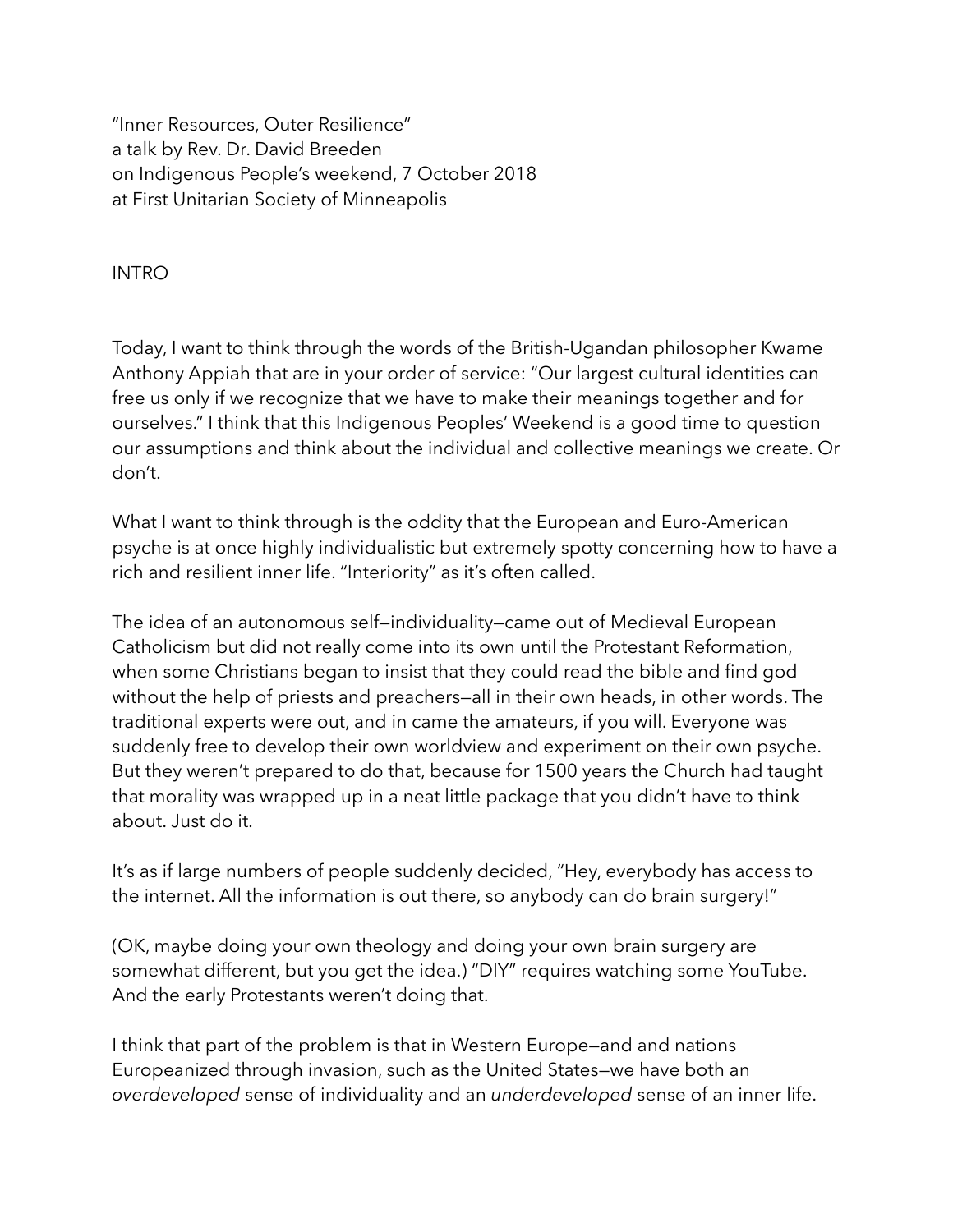This development went a long way toward convincing Europeans, mostly European men, that they had a personal hotline to The Truth. But it didn't do much in the way of helping those same people develop a complex, wise, and humble inner life.

And it didn't go far at all in terms of developing a cohesive, communal, society. To repeat that quote from Dr. Appiah: "Our largest cultural identities can free us only if we recognize that we have to make their meanings together and for ourselves."

What does it mean to be human? What does it mean to be in a society? Europeans didn't dwell on those questions as they spread across the planet.

# ONE

The name Gianni Vattimo is not well known here in the United States, but Dr. Vattimo is one of the better known philosophers in Europe, and he served two terms on the European Parliament, the governing body of the European Union.

Gianni Vattimo is many things: a postmodern philosopher, a politician, a Christian, a communist, openly gay, loudly atheist . . . and an advisor to Pope Francis.

## Why?

Well, Vattimo's philosophy has focused on what he calls "*pensiero debole.*" *Pensiero* is where we get the English word "pensive." *Debole* hasn't come into English, but those of you who know Spanish know the word débiles, "weak." "P*ensiero debole.*" Weak thought.

What's up with that? Everyone is after *strong* thought, right?

Not so fast, says Gianni Vattimo.

Weak thought emphasizes that we human beings are not integrated, unitary, reason machines. Strong thought asserts that reason is disinterested, solitary, and objective. Which leads to what is often called scientism. And colonialism. And sexism. And allaround bad behavior.

Weak thought claims that no answer (or at least not many) is an answer for all time. Everything we think and do as human beings is contingent and time-bound. It all and always depends. There is, in other words, no Big T "truth."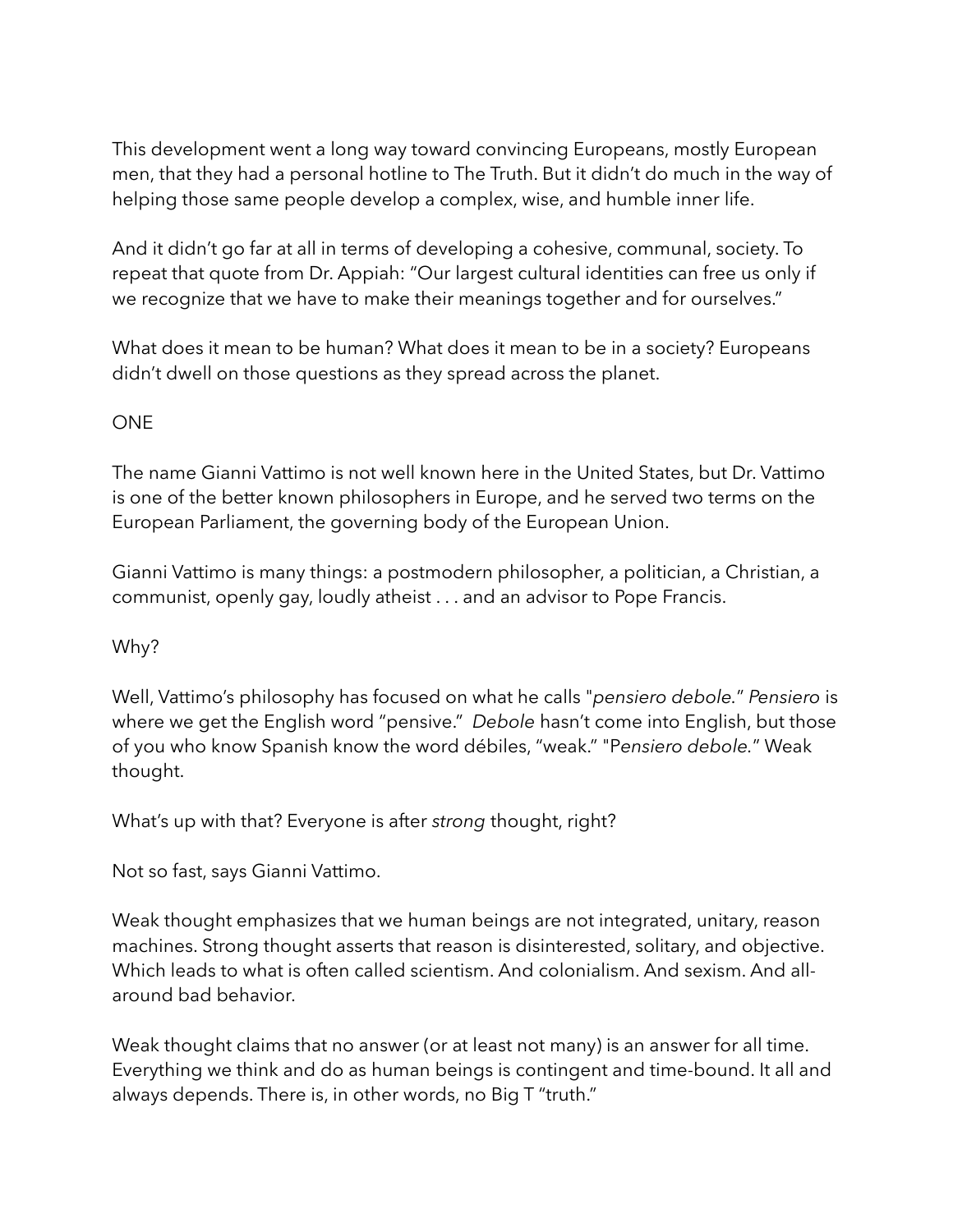Hmmm. But wouldn't a pope be the last person who would want to hear something of that sort?

What does the pope see in Vattimo's work?

For one thing, it appears that Pope Francis would really like to get the Roman Catholic Church out of the business of gay-bashing and abortion opposition and into the work of alleviating poverty and saving the fragile planet. Yet, Pope Francis gets a lot of pushback from conservatives in the Church who say, "But God says we must do this and that! We *must* stand for Truth (big T)!" (This is the attitude that has made it *de rigor* in this country for conservative Supreme Court nominees to the Roman Catholic.)

But Pope Francis has realized the power of Gianni Vattimo's "*pensiero debole,*" (weak thought). (Frankly, I think it translates better into English as "soft thought." But it's telling, isn't it, that English words for tender, weak, soft, *et cetera*, all have negative connotations.)

Anyway, Pope Francis knows that what was "true" in 1318 is not true in 2018.

Many Unitarians began to see this in the mid-nineteenth century. It is taking Roman Catholicism a bit longer to get there. But Dr. Vattimo and Pope Francis have joined we freethinkers in understanding that one generation's "truth" is another generation's belly laugh. Or another generation's social coercion.

Our socially conservative friends don't get that. Never have. Perhaps never will. After all, the human quest has long been to find the solid foundation for meaning and truth. "Weak thought" or "soft thought" throws in the towel. Why would we want to do that?

Don't we all secretly want to join in the conservative chorus: "God said it; I believe it; that settles it." Or "science said it; I believe it; that settles it."

## TWO

You may have noticed the posters around the building saying that secular scholar Phil Zuckerman is going to be here on Sunday, October 21. Some of you heard him speak at our Dietrich 100 celebration.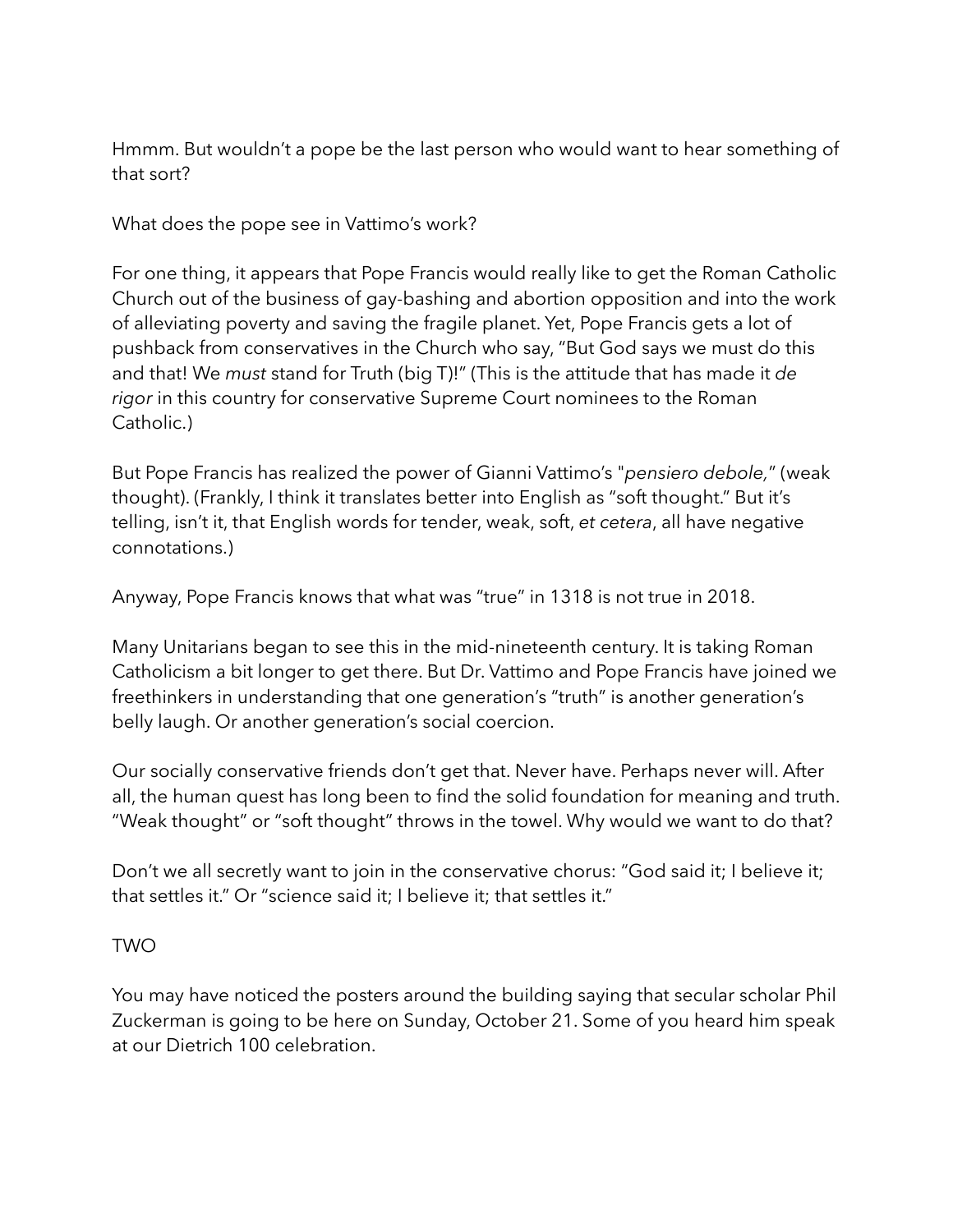Zuckerman calls the dependance on god and scriptures for your Truth "moral outsourcing." Moral outsourcing. Perhaps that's a bit overstated and harsh, but you get the point. Gianni Vattimo, Pope Francis, and you do not say "God said it; I believe it; that settles it." We are taking the responsibility of saying, "*I* said it; *I* believe it; but I might be wrong."

When you stop outsourcing your moral decisions, you must develop a complex inner life. You must become a "practical philosopher." That's a term used by the pre-Christian Stoics to differentiate between abstract, metaphysical philosophy—angels dancing on the head of a pin sort of thing—and what *they* were doing, which was sorting through the mess of being alive and trying to figure out how best to live a moral, ethical life.

The point of practical philosophy is valuing what is valuable, not valuing what is not valuable, and working to ascertain the difference. Practical philosophy—or practical theology if you will—grapples with Kwame Anthony Appiah's challenge: "Our largest cultural identities can free us only if we recognize that we have to make their meanings together and for ourselves."

Reflect that the popularity of Taoism, Hinduism, and Buddhism in Western culture is exactly because those traditions teach methods for inner resilience. Those traditions have long taken human psychology into account. Western Christianity over its two thousand year run hasn't done that very well. Hence the pope's problem!

In the European tradition, we have to go back to pre-Christian thinking to find much to do with an inner life.

Now, the most practical of practical philosophers for my money is the Roman emperor Marcus Aurelius. His book, usually titled *Meditations* is better titled *Exhortations to Himself.* The emperor had no intention of anyone ever seeing his writings on Stoicism. He was working on his own mind. His meditations were his way of getting up in the morning and getting on with the difficult business of living and doing his job.

One of his most famous meditations comes early in the book. He wrote this:

When you wake up in the morning, tell yourself: The people I deal with today will be meddling, ungrateful, arrogant, dishonest, jealous, and surly. They are like this because they can't tell good from bad. But I have seen the beauty of the good and the ugliness of the bad, and have recognized that the wrongdoer has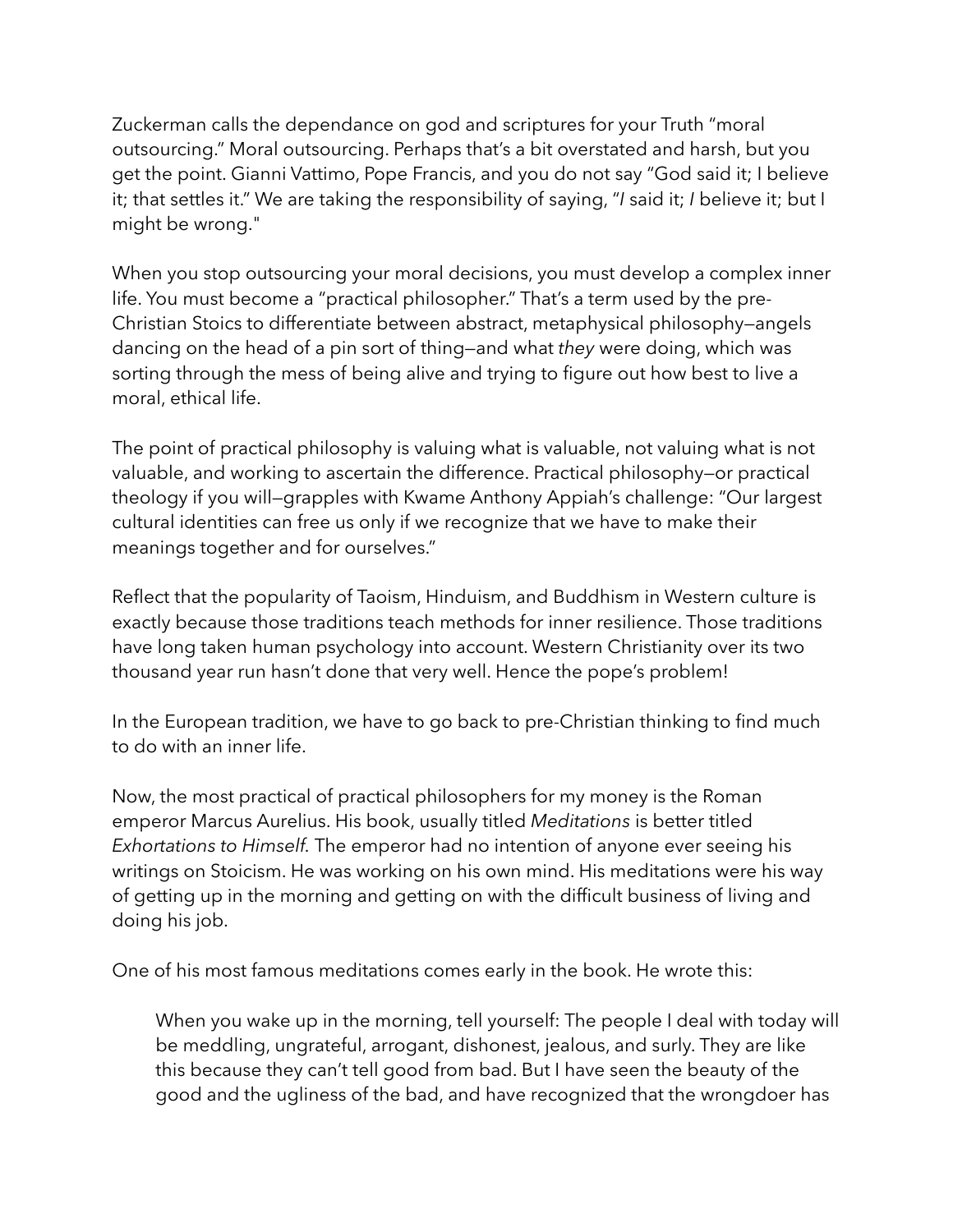a nature related to my own . . . . And so none of them can hurt me. No one can implicate me in ugliness. Nor can I feel angry at my relatives, nor hate them. We were born to work together like feet, hands, and eyes, like the two rows of teeth. To obstruct each other is unnatural. (Book II, 1.)

Our theme for October is "Sanctuary." The first step in acting in a self-aware moral way is having inner resources. Only then can you have outward resilience. Marcus Aurelius wrote this:

Remember that your reason is invincible when you are in control—that is, doing nothing you choose not to do . . .

The mind free from uncontrolled emotion is a citadel; it is an impregnable sanctuary and we have no more secure place to run to. Those who have not realized this are ignorant, and those who have realized it but do not use their insight are unhappy. (VIII, 48)

That's a long way from saying "a mighty fortress is our god." It is taking personal responsibility for what you think and do.

## **THRFF**

In his philosophy Gianni Vattimo is wresting with a problem that the twentieth century German philosopher Martin Heidegger first formulated. Heidegger pointed out that it appears we have—or at least we *think* we have—two different sorts of thinking modes. (This was long before Daniel Kahneman experimentally distinguished between what he calls "thinking fast" and "thinking slow." But in one way Kahneman is perpetuating an old myth of the Western mind: that we have two distinct ways of thinking. Kahneman suggests an either/or model, while Heidegger and Vattimo challenge us to realize that it's both/and.

Heidegger claimed that we have simply never established a connection between being and truth. (That idea is where Existentialism comes from.) We have never established a connection between being and truth

We know that much of our energy each day is spent merely getting through another day. Putting out fires. Paying bills. Reacting to the latest dumb thing our government is doing. That's the practical. But we *think* we are able to stop being practical and shift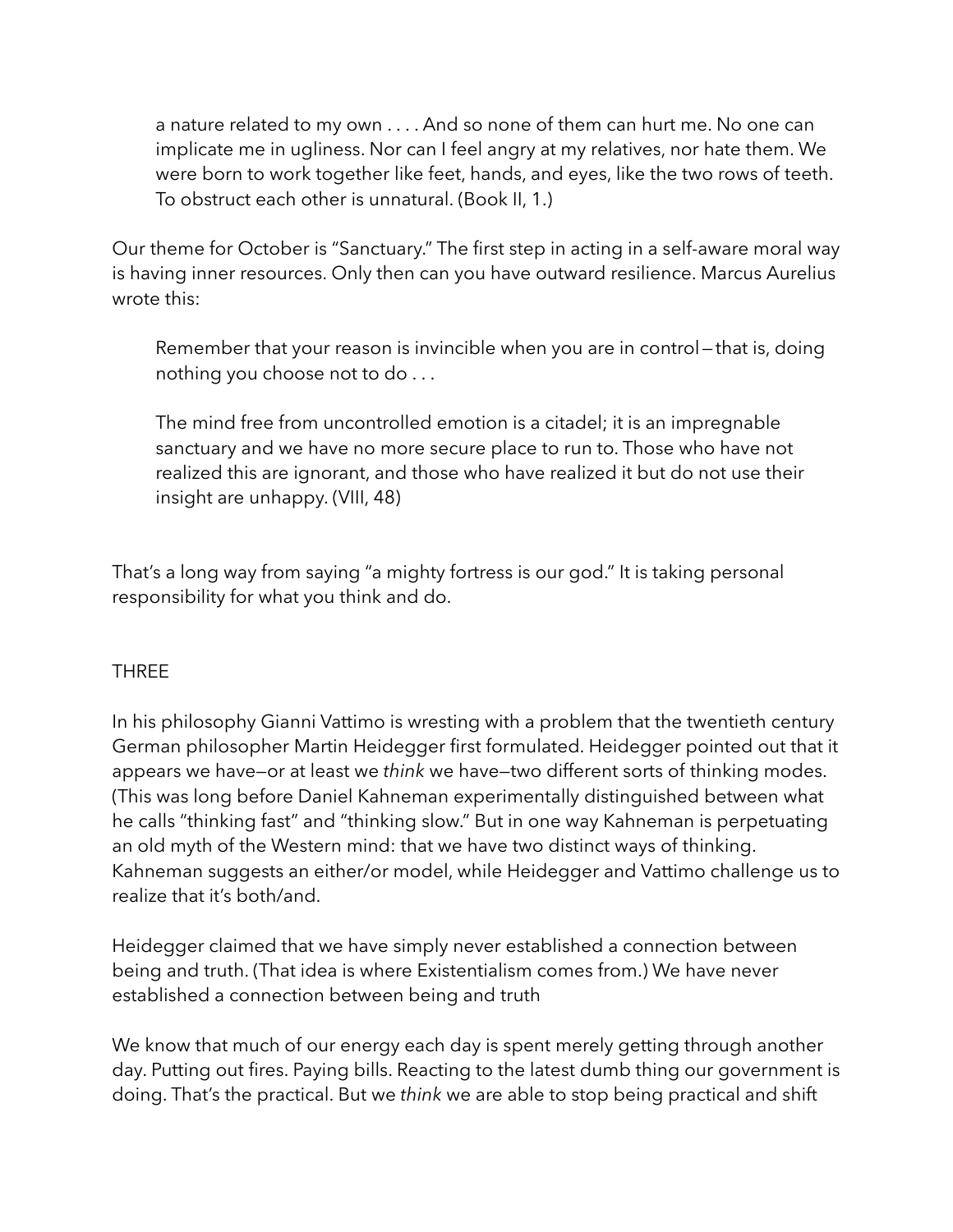into a mode that is theoretical. Heidegger called this move "the disappearance of praxis." Into the place of praxis (doing things) we place what is translated into English from German as "just looking around."

This is the source of Gianni Vattimo's argument for weak thought. As Heidegger observed, actually, we are never wholly putting out fires or wholly "just looking around." We are "just looking around" while we put out the fires of everyday existence, and we are putting out fires when we think we are "just looking around." It is, in other words, completely impossible to separate the objective from the subjective. We are thinking about the meaning of life as we are putting out fires and paying bills; and we are paying bills and putting out fires when we think we are only thinking about the meaning of life.

This not a bug in the system—it's a feature.

When we admit this to ourselves, we see that the claims of religion and the claims of science are standing on clay feet. It is equally foolish to claim that a religion has the whole truth and that science holds the key to truth. Our minds don't work that way.

From the very foundation of the Western World, the claim has been that something religion, philosophy, science—something will wrap truth up in a neat little package and put it on a shelf.

Realizing that that isn't the case is the beginning of wisdom. This is the central claim in the philosophy of the brilliant contemporary feminist philosopher Judith Butler, the brilliant ethicist Martha Nussbaum, Gianni Vattimo, and, we hope a little bit, Pope Francis.

## **CONCLUSION**

Why did Europeans feel justified in invading the Western Hemisphere and killing and enslaving its peoples? Largely because Europeans invented the concept of "religion," based in their prejudices, and then felt justified in killing those who did not have their (mistaken) views.

One of the central justifications for racialized slavery was that Europeans were saving Africans from Satan by hauling them to the Western Hemisphere in chains and forcing Christianity upon them.

"Strong thought," destructive ideas.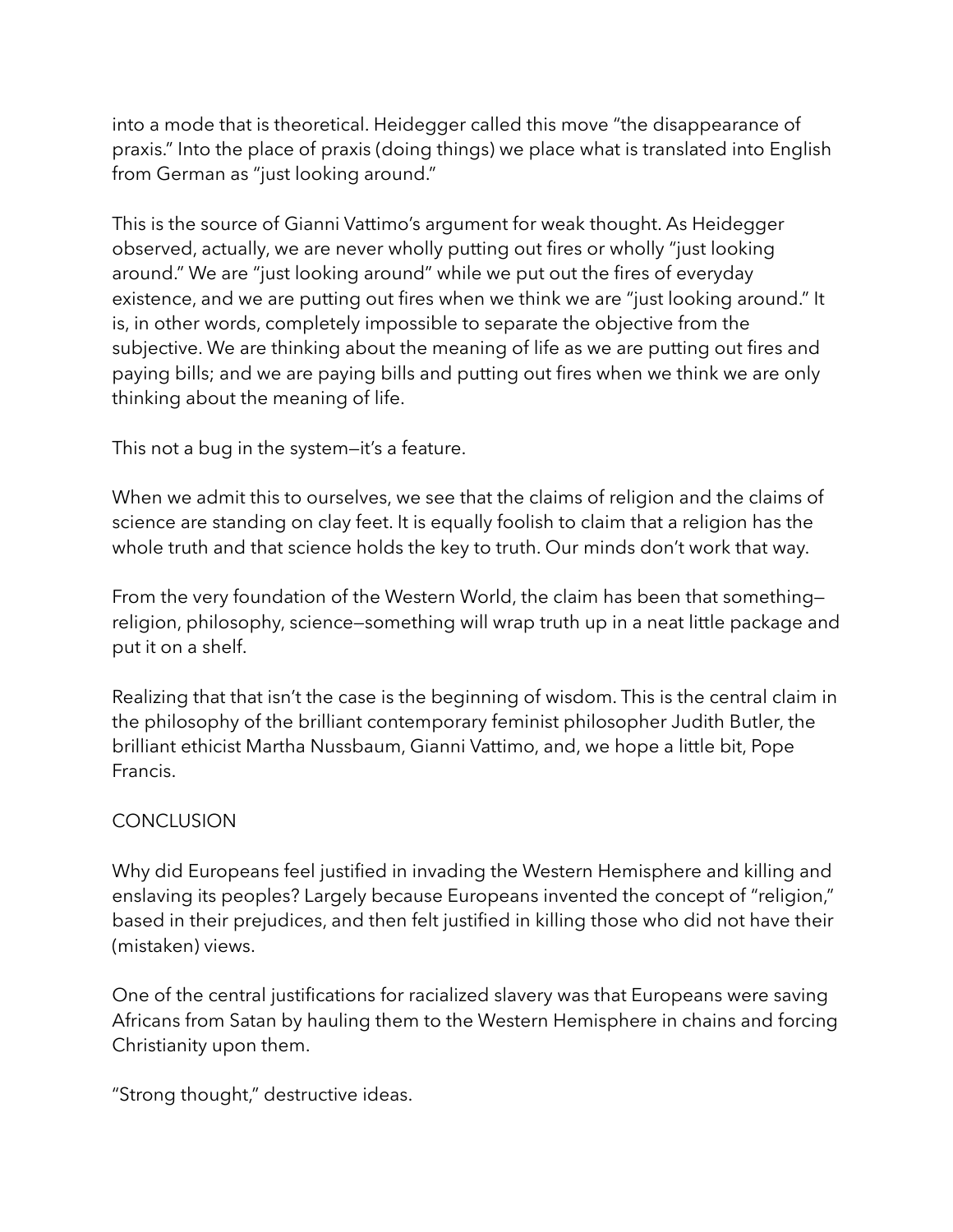Western science was merely the other side of this coin. Scientists "proved" that different races have different abilities in terms of both intelligence and culture. Wasn't true. Scientists "proved" that women's brains just weren't up to the difficult task of thinking like a white man. Wasn't true.

All convenient, deadly, lies.

The European project went from spreading Christianity to spreading democracy to spreading the free market. But the world's peoples have not been asked if they want foreign religion, foreign political systems, or foreign economic systems.

Cultural imperialism. No. Inner. Life.

Gianni Vattimo's "weak thought" is a way to finally exit delusional, murderous power games and walk humbly with our ideas.

Weak thought undercuts the claims of truth and power and invites us to stop proclaiming and to start listening. Weak thought invites us to the realization that none of us is packaging the truth for all time; rather, we are planning and working to make it through the day.

We—the human race—just can't afford the luxury of baseless and ill-considered conviction in a world that is growing overcrowded and ever-warmer. Again, Dr. Appiah: "Our largest cultural identities can free us only if we recognize that we have to make their meanings together and for ourselves."

## **SOURCES**

Gianni Vattimo<https://lareviewofbooks.org/article/gianni-vattimos-religion/#>!

Martin Heidegger: *Being and Time* (translated by Joan Stambaugh) [http://](http://www.sunypress.edu/p-5060-being-and-time.aspx) [www.sunypress.edu/p-5060-being-and-time.aspx](http://www.sunypress.edu/p-5060-being-and-time.aspx)

Kwame Anthony Appiah: *The Lies that Bind: Rethinking Identity.*